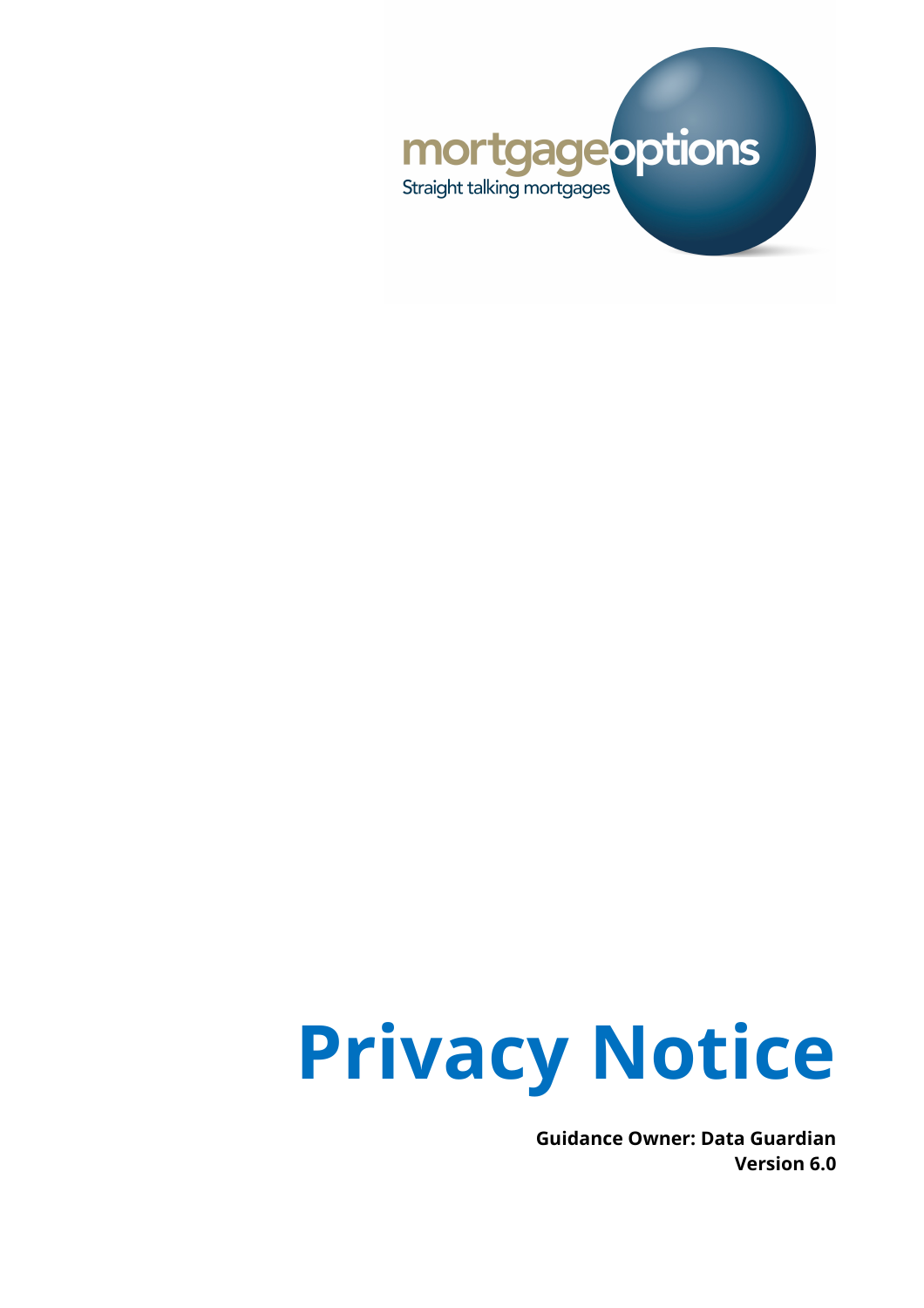# **Privacy Notice**

This notice sets out the basis on which any personal data we collect from you, or that you provide to us, will be processed by us. Please read the following carefully to understand our views and practices regarding your personal data and how we will treat it.

#### **This privacy notice explains:**

- $\triangleright$  Who we are:
- $\triangleright$  Your rights;
- $\triangleright$  What personal information we collect;
- $\triangleright$  How we use your personal information;
- $\triangleright$  Who we share your information with and why:
- $\triangleright$  How we keep your information secure;
- $\triangleright$  How to manage your marketing consents; and
- $\blacktriangleright$  How to contact us.

In this document, "We", "Us" and refers to Mortgage Options, Quilter Mortgage Planning Limited who are part of the Quilter Group of companies.

#### **Who we are**

At Mortgage Options we respect your privacy and the confidentiality of your personal information.

Mortgage Options is an appointed representative of Quilter Financial Services Limited

RetireInvet provide financial planning solutions and advice through experienced and qualified advisers based in the UK.

Currently, Mortgage Options and Quilter Financial Planning (Quilter) jointly determine the purposes and means of processing personal client data relating to giving advice. This means we're joint data controllers for these core advice giving activities and therefore responsible for managing this client data and ensuring compliance.

However, Mortgage Options is solely responsible for some activities, for example any direct marketing that we undertake.

We will comply with relevant data protection law. Such laws require that the personal information we hold about you must be:

- $\triangleright$  Used lawfully, fairly and in a transparent way;
- $\triangleright$  Collected only for valid purposes that we have clearly explained to you:
- $\triangleright$  Relevant to the purposes we have told you about and limited only to those purposes;
- $\triangleright$  Accurate and kept up to date;
- $\triangleright$  Kept only as long as necessary for the purposes we have told you about; and
- $\triangleright$  Kept securely.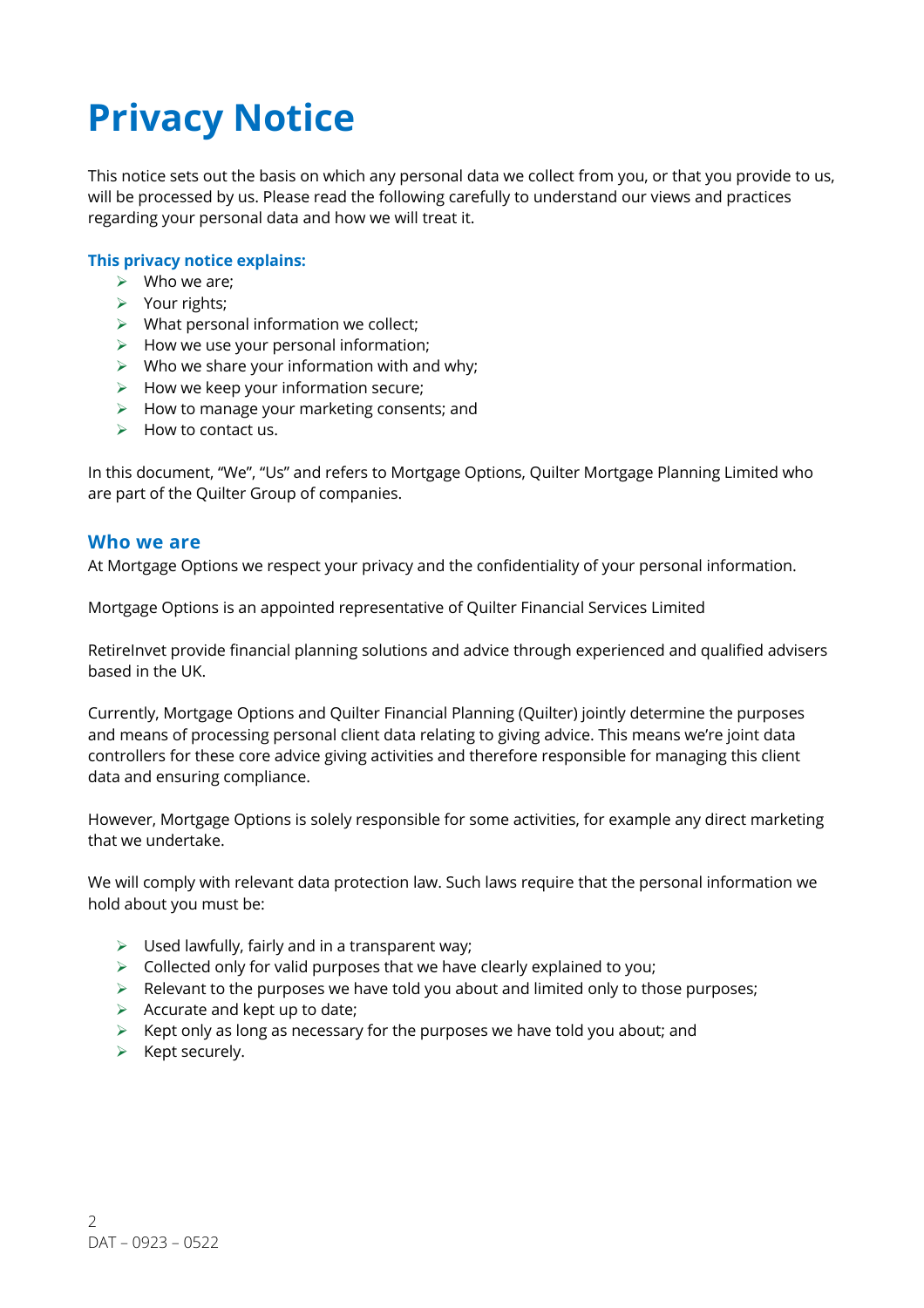## **Your rights**

We try to be as open as it can be in terms of giving people access to their personal information and therefore have outlined your rights below

You have the right to ask us:

- $\triangleright$  whether we are processing your personal information and the purposes (the right to be informed) – this is delivered through 'fair processing information' such as this Privacy Notice;
- $\triangleright$  for a copy of the personal information that we hold about you (the right of access);
- $\triangleright$  to update or correct your personal information (the right to rectification);
- $\triangleright$  to delete your information (the right to erasure); and
- $\triangleright$  to restrict processing of your personal information where appropriate (the right to restrict processing).

In certain circumstances you also have the right to:

- $\triangleright$  object to the processing of your personal information (the right to object);
- $\triangleright$  object to automated decision making and profiling (the right not to be subject to automated decision-making including profiling); and
- $\triangleright$  request that information about you is provided to a third party in a commonly used, machine readable form (the right to data portability).

## **Exercising your rights**

For information about your individual rights, including how to correct, restrict, delete, make changes to your personal information or if you wish to request a copy of the personal information we hold about you, please contact us by emailing us at QFPDataGuardian@quilter.com.

More information about your data protection rights can be found on the Information Commissioner's Office (ICO) website</u>.as well as on other regulators' websites.

If you would like to write to us, our postal address for data protection matters is:

**The Office of Data Protection Quilter Financial Planning Senator House 85 Queen Victoria Street London EC4V 4AB**

However, we have adopted a flexible model for working so please note that written communications will take longer to respond to.

#### **Further information**

This privacy notice was drafted with brevity and clarity in mind, however further information can be obtained by contacting us using the details in the "How to contact us" section. More information about your data protection rights can be found via:

Ø UK Information Commissioner's Office (ICO)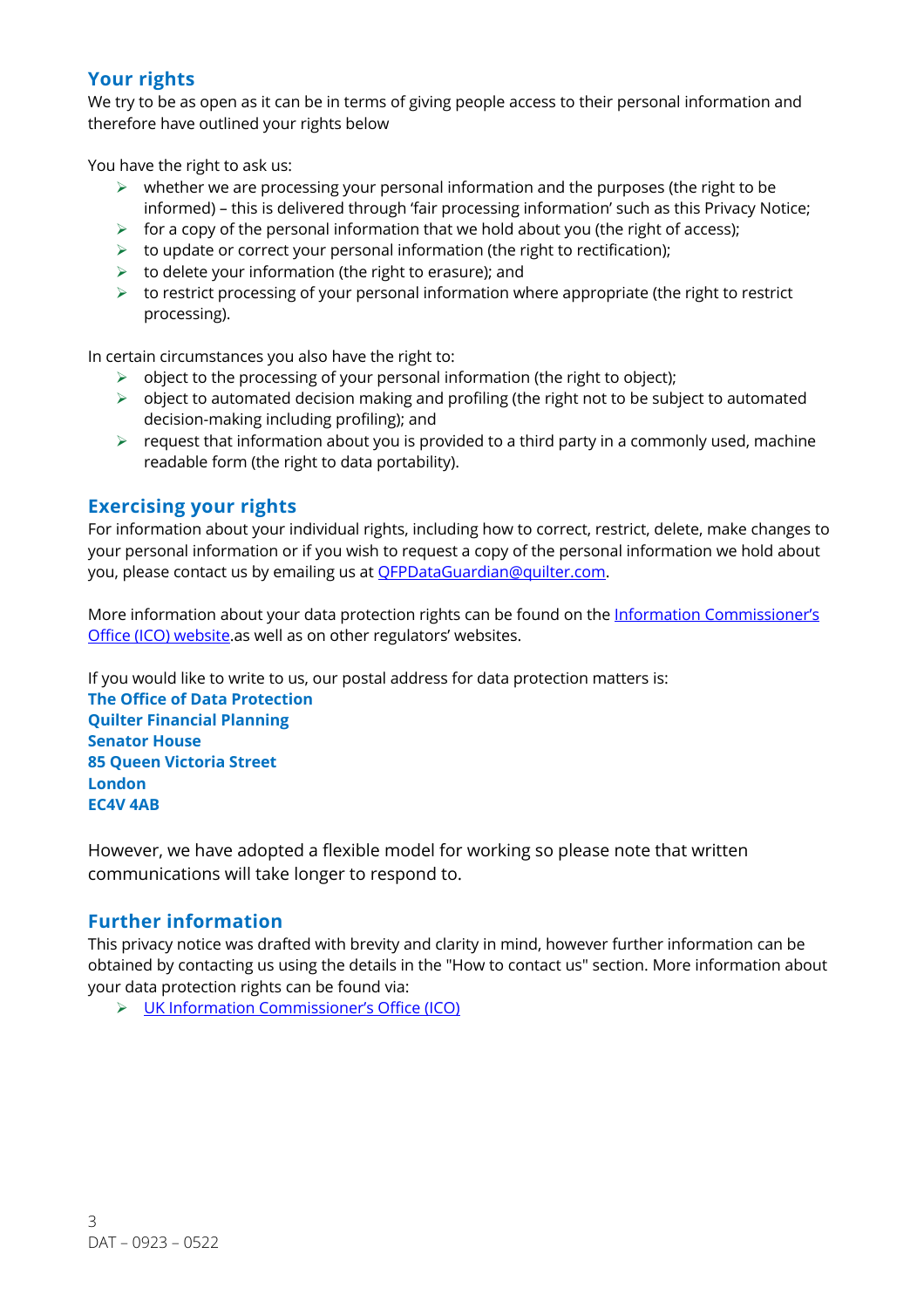## **What personal information we collect**

Personal data means information by which you may be personally identified directly or indirectly.

We collect certain personal information about you, this includes your name, address, or phone number and other information. We collect this information about you when you:

- $\triangleright$  Use our website and secure online services:
- $\triangleright$  Complete a fund application;
- $\triangleright$  Apply for and receive our services;
- $\triangleright$  complete our application form;
- $\triangleright$  Visit a financial adviser; and
- $\triangleright$  Register to receive one of our newsletters, communications or attend an event organised by Us.

The type of personal information we collect will depend on the purpose for which it is collected and may include:

- Ø **Information about you** to help identify you and manage your relationship with Quilter and, in some circumstances, as required by our regulators (e.g. Account number, Customer ID or Number, Name, Address, Age / Date(s) Of Birth, Dependents' Details, Tax ID, National Insurance Number, Identity Check Information (e.g. Mother's Maiden Name, Name of First Pet), Email Address(es), Marital Status, Name(s), Postcode, Telephone Number(s), Title, Gender);
- Ø **Information about your account with us** (e.g. Past engagements with Quilter, Personal Preferences, Marketing Preferences, Policy and investment information, etc);
- Ø **Copies of documentation** (e.g. statements, letters, copies of official documents (e.g. passports, driving licences, etc));
- Ø **Economic and financial information** (e.g. credit card numbers, bank details, Past investment performance, etc and information pertaining to County Court Judgements (CCJs) and any debt history);
- Ø **Investment preferences** (e.g. your views and preferences around portfolios in which to invest, or not to invest in which may indirectly reveal some religious, political or philosophical views that you hold);
- Ø **Audio and visual information** when we are recording interactions with you, or when you visit one of our premises (e.g. call recordings or Closed Circuit Television);
- Ø **Employment and educational information** (e.g. employer details, relevant professional qualifications, etc);
- Ø **Marketing / Communications Data** (e.g. Information relating to Marketing and External Communications (e.g. Marketing Campaigns, Opt In Information, etc));
- Ø **Lifestyle, Health and Medical information** for you, your family and other parties with a material interest in the product(s) (e.g. specific illness, smoker, disability, gender reassignment);
- Ø **Relationship Information** (e.g. information relating to other parties directly associated with your policy (e.g. dependents, beneficiaries, trustees, etc); and
- Ø **Complaint Information** (e.g. Complaint Details, Complaint Description, Complaint Details, complaint Type, Reason/Details of the complaint),

We collect personal information directly from you. For example, we ask for personal information at the start of our relationship (e.g. when you apply for a policy or service) and in subsequent communications in order to manage our relationship.

If we provide a service to your employees or a scheme, then personal data in relation to those employees or members of the scheme isn't processed by Us as part of the standard corporate advice process. This information is normally provided directly to the product provider.

In limited circumstances, we may need to collect employee personal data, and where we do, we act as data processer and it's therefore provided to Us by yourself, with the knowledge and consent of your employees.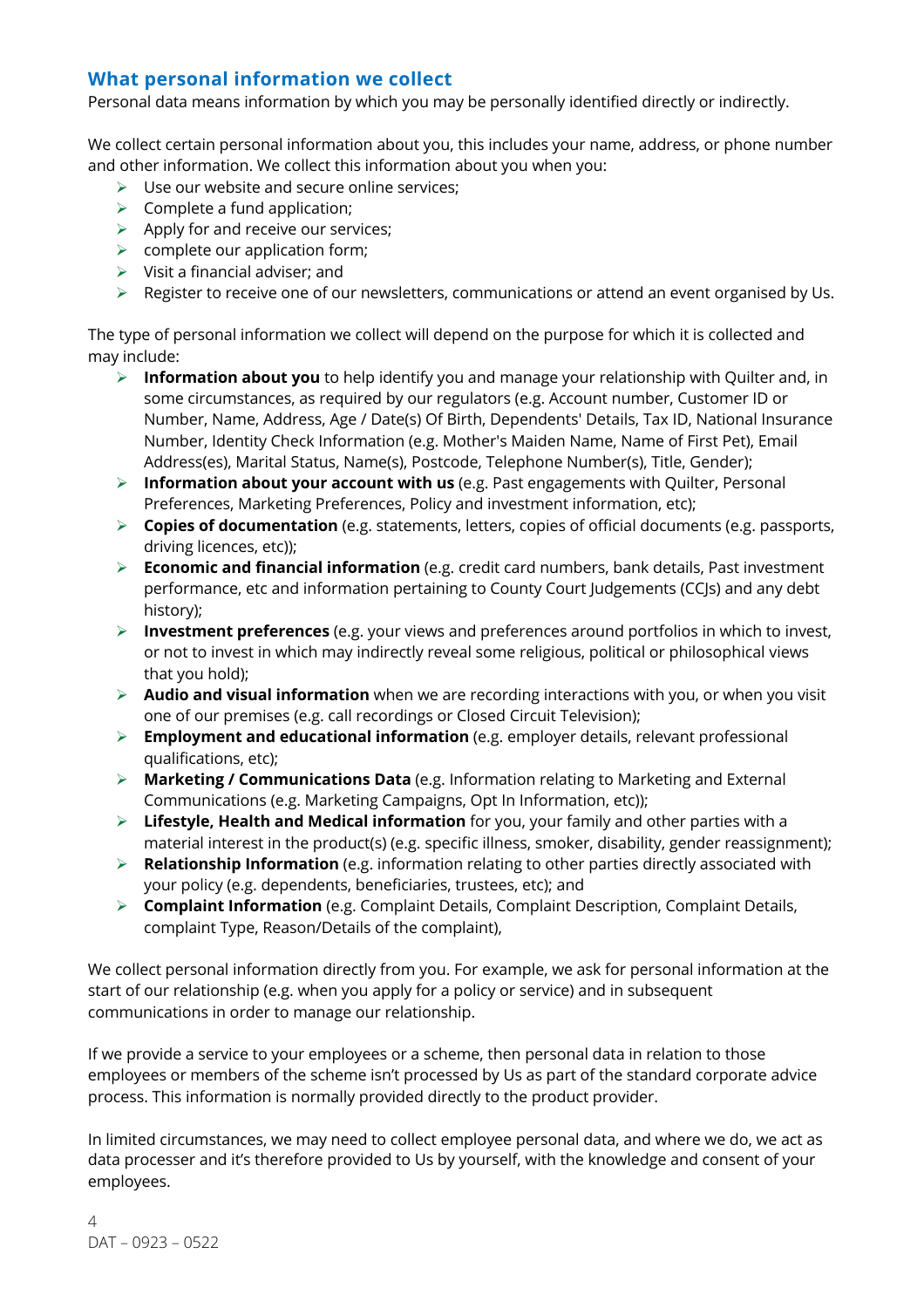Where we provide our services to trusts, we collect the personal information listed for the settler, beneficiaries and trustees of that trust. Where we provide our services to companies we may collect personal information for Directors, Shareholders and Beneficial Owners of the company. Where we provide our services to charities, we may collect personal information about the trustees or directors of that charity.

We may also collect information about you from other sources such as:

- $\triangleright$  another agent (if you have one);
- $\triangleright$  external third parties (e.g. credit reference agencies to verify your identity and to check financial soundness); and
- $\triangleright$  from Cookies. (Cookies are small text files that are placed on your computer by websites that you visit. They are widely used in order to make websites work, or work more efficiently, as well as to provide information to the website owners). To learn more about information collected through cookies, please click here.

#### **Data Retention**

We keep your personal information only as long as is necessary for the purpose for which it was collected, or for legal or regulatory reasons. Personal information will be securely disposed of when it is no longer required in accordance with our Personal Data Retention Standard.

Advice data is retained for 50 years to meet our regulatory requirements.

## **Special category data and criminal conviction data**

We may also gather more sensitive personal data, called special category data, for example, as part of recruitment. This type of data can include racial or ethnic origin, genetic or health information or sexual orientation. The processing of some of this data is necessary for us to fulfil the obligations on us. In such cases, we will always explain this during the process and explain what information we require and why it is needed. Where we do require it, we will always seek your consent. Special category data will always be processed and stored securely.

Where it is necessary, we may also collect information relating to an individual's criminal convictions. If this is the case we will explain what information we require, why it is needed and where required, will ask you for consent.

## **Cookies**

We also collect information about you from other sources. For example, our website automatically collects information from your computer using "cookies" which provides us with limited personal information. Cookies are small text files that are placed on your computer by websites that you visit. They're widely used in order to make websites work, or work more efficiently, as well as to provide information to the website owners.

 $\triangleright$  You can choose not to accept any non-essential cookies for your interactions, however, in a few cases, some of our website features may not function as a result.

More information about the cookies we use on our website can be found here.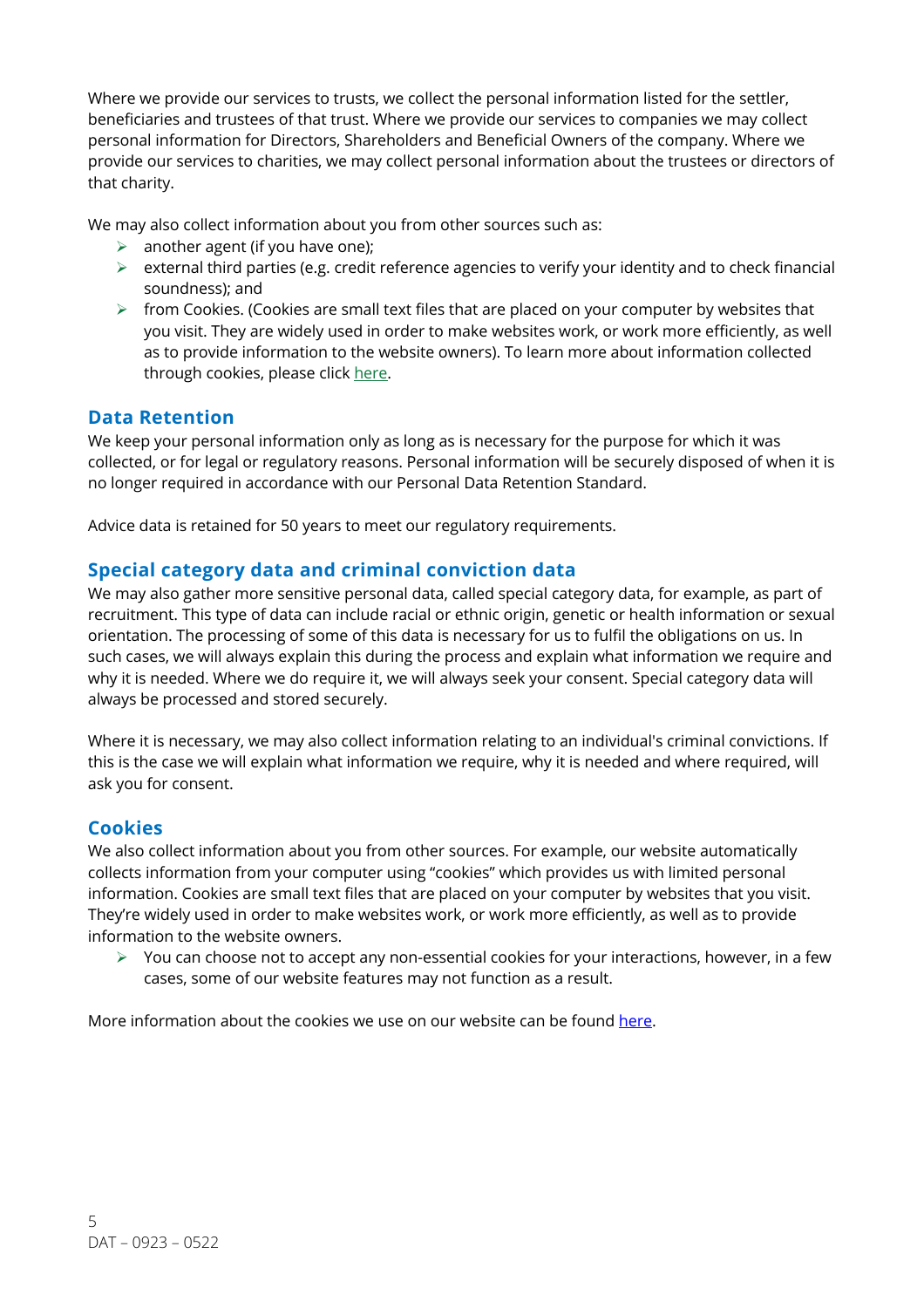#### **How we use your personal information**

#### **We process your information for the following purposes.**

- $\triangleright$  To perform our contract with you and to support and maintain that relationship. This includes the following:
- $\triangleright$  assessing and processing an application for our services;
- $\triangleright$  providing our products and/or services to you, including the management of our relationship with you, your firm;
- $\triangleright$  carrying out transactions you have requested or on your behalf;
- $\triangleright$  monitoring or recording communications (such as telephone and video calls) with you to resolve any queries or issues and also for training and quality purposes and, in some cases to comply with regulatory requirements;
- $\triangleright$  assessing your application for products (using automated decision-making tools when necessary);
- $\triangleright$  ensuring that a firms operation meets our expectations, and those of our regulators (such as undertaking audits and investigations into network activity);
- $\triangleright$  record keeping in order to ensure our products and/or services operate within the law and relevant regulatory requirements;
- $\triangleright$  providing other services (e.g. enhanced due diligence, underwriting, reinsurance, data hosting, online services, and payments or reporting of any tax or levy).
- $\triangleright$  To comply with legal and regulatory requirements. These requirements include the following:
- $\triangleright$  confirming your identity for security and regulatory purposes;
- $\triangleright$  detecting and preventing fraud, money laundering, terrorist financing, bribery or other malpractice;
- $\triangleright$  to meet tax reporting obligations such as Common Reporting Standards (CRS) and the US Foreign Account Tax Compliance Act (FATCA); and
- $\triangleright$  to fulfil our data protection obligations.
- $\triangleright$  For specific business purposes to enable us to provide you with appropriate products and services and a secure experience. Our business purposes include the following:
- $\triangleright$  verifying your identity for security purposes;
- $\triangleright$  sending marketing communications to you which you have opted into receiving, or which are related to similar products or services, or which we think may interest you based on the relationship you have with Us or other companies in our group;
- $\triangleright$  enhancing, modifying and personalising our services for your benefit;
- $\triangleright$  to undertake Profiling activities;
- $\triangleright$  providing communications which we think will be of relevance or interest to you;
- $\triangleright$  audit and record keeping purposes;
- $\triangleright$  enhancing the security of our network and information systems;
- $\triangleright$  maintaining effective management systems including internal reporting to our parent company and other members of our corporate group;
- $\triangleright$  ensuring the integrity of our systems (for example, during final stages of testing where it is necessary to use real data to ensure that any system improvements do not interrupt business or corrupt the data);
- $\triangleright$  providing reports and other communications to you where we are required to do so; and
- $\triangleright$  customer satisfaction research, statistical analysis and wider market research to capture the views and opinions of our customers.

We may also process your personal data as part of an acquisition or sale. Should this happen, you'll be notified about any change to processing or data controller arising as a result of this activity.

You have the right to object to us processing your personal information for some of the business purposes listed above but, if you do so, this may impact on our ability to provide some or all of our services to you.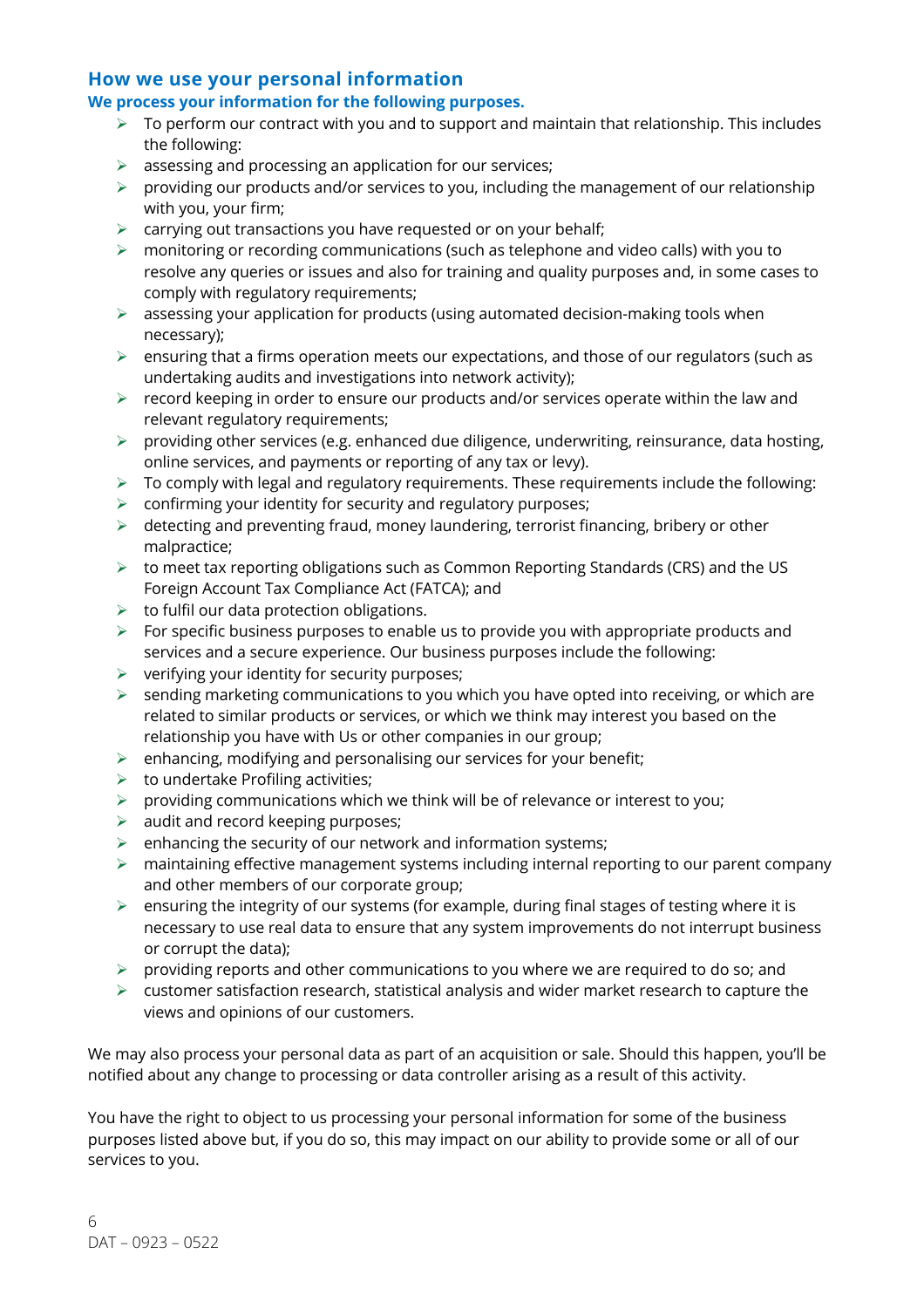We won't process your employee's data for the business purposes above. Our contractual relationship is with you and therefore any processing of data for business purposes will be undertaken with your data, not your employee's.

## **Profiling**

Profiling involves the use of basic identifiers about you such as your name and address and matching this with information from Experian Marketing Services to create demographics and infer customer 'types'. This helps us define groups based on factors like interests, age, location and more so we can better understand our customers to adapt and improve our products and services. If you would like to know more about the information we get from Experian Marketing Services, you can visit their Consumer Information Portal which explains who Experian Marketing Services are, what they do and why.

## **Lawful basis**

We operate under a number of legal bases as required under the regulations. These include:

- $\triangleright$  Consent;
- $\triangleright$  Legitimate Interests;
- $\triangleright$  Performance of a Contract; and
- $\triangleright$  Compliance with a Legal Obligation.

## **Who we share your information with and why**

We share your information with trusted third parties and service providers who perform tasks for us and help us to provide our products and/or services to you, and with other agencies where required by law, court order or regulation. These may include:

- $\triangleright$  Companies within the Quilter Plc Group
- $\triangleright$  for administrative, analytical and statistical purposes;
- $\triangleright$  for testing the information systems operated by our companies
- $\triangleright$  for producing a consolidated view of our relationship with you in order to meet our regulatory obligations and to enhance the services we can offer you.
- $\triangleright$  for handling complaints and fulfilling data subjects' rights (such as the Right of Access)
- $\triangleright$  Companies appointed by Us (these third parties may be based in countries outside the UK or EU)
- $\triangleright$  with third parties or service providers who perform tasks for us to help us provide our services to you or to allow us to meet legal and regulatory requirements, including any necessary tax reporting, verifying your identity, source of wealth financial crime prevention or other requirements (this may involve carrying out checks with credit reference databases);
- $\triangleright$  with third parties or service providers who provide additional data about you in order to enhance our ability to design and develop new products and services that can be marketed and sold which meet the needs of our identified consumer groups and are targeted accordingly;
- $\triangleright$  with credit reference agencies to check the financial suitability of the products and services;
- $\triangleright$  with debt collection agencies for tracing and recovery of debts;
- $\triangleright$  with payment service providers to allow payments to be completed;
- $\triangleright$  with our accountants to produce tax statements and in support of statutory reporting;
- $\triangleright$  with our appointed legal or regulatory advisers or auditors;
- $\triangleright$  with information technology and information security providers;
- $\triangleright$  with a prospective buyer (or its advisors), for due diligence purposes, if we are considering a sale of any of our business or assets;
- $\triangleright$  with third parties or service providers to conduct market research on our behalf, to help us improve and develop the products and services we provide to you and our other customers;
- $\triangleright$  with third parties or service providers to conduct quality checks on the interactions between us, Quilter and you; and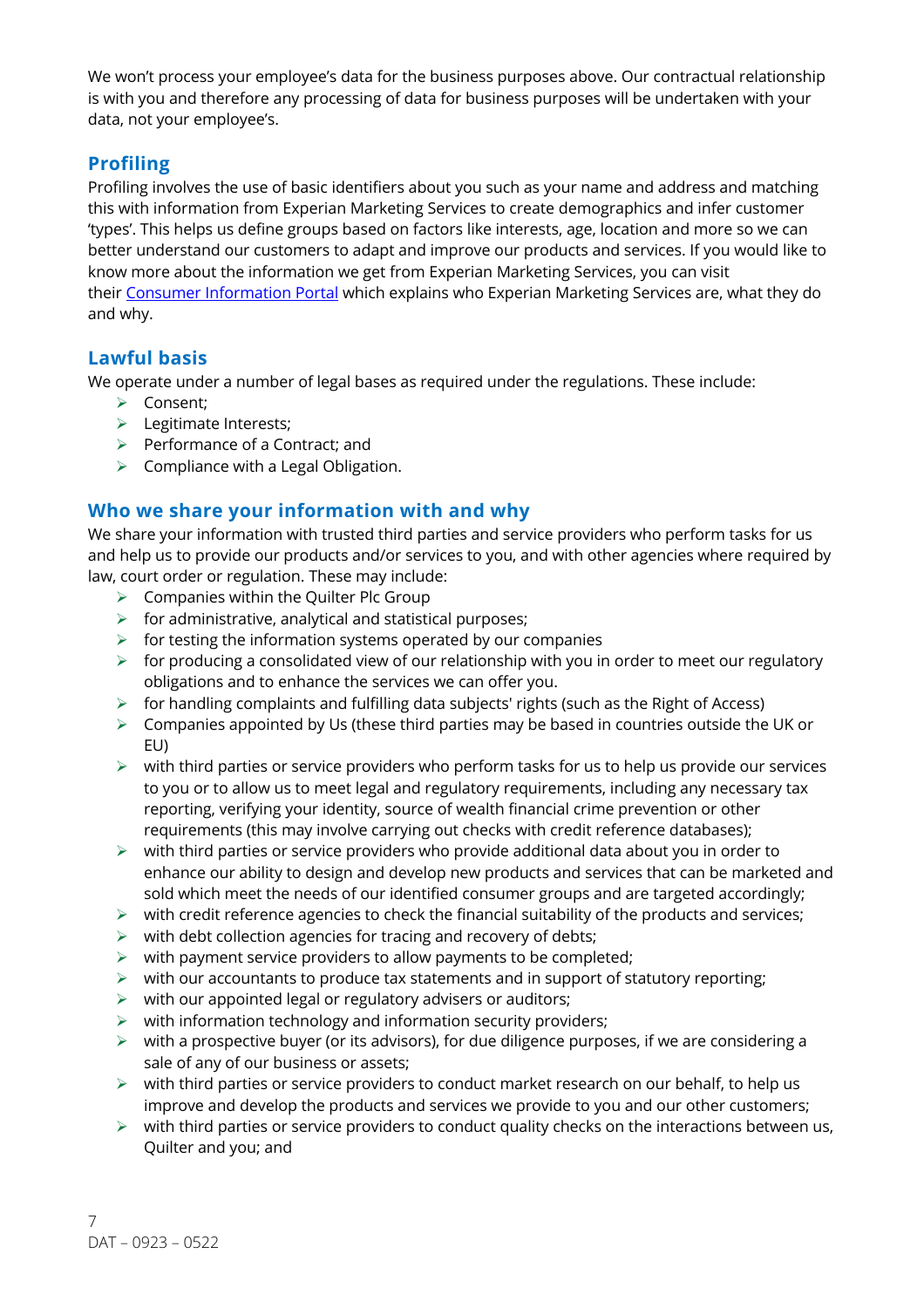- $\triangleright$  with any successor to all or part of our business. For example, in the event of a merger, acquisition, divestiture, change of control or liquidation of Mortgage Options or part of its business (or in anticipation of such an event), we may share your personal data as part of that transaction where required in order to fulfil our obligations in this Notice.
- $\triangleright$  Organisations and parties appointed by you or authorised by you
- $\triangleright$  with third parties where you have given your consent to receive marketing information;
- $\triangleright$  with your accountants to produce tax statements and in support of statutory reporting
- $\triangleright$  with an appointed discretionary asset manager or custodian to meet their legal or regulatory requirements; and
- $\triangleright$  with third parties or service providers who ask for that information in order to allow us to make investments on your behalf or to continue to provide our services to you.
- $\triangleright$  Statutory authorities
- $\triangleright$  with organisations, including the police authorities and fraud prevention agencies, to prevent and detect fraud;
- Ø with regulatory or governmental agencies such as the UK Financial Conduct Authority, UK Information Commissioner's Office and HM Revenue and Customs;
- $\triangleright$  with professional bodies; and
- $\triangleright$  with other agencies where required by law, court order or regulation.

If you would like further information regarding the specific named recipients that we share data with, please contact us using the information in the "How to contact us" section.

#### **How we keep your information secure**

We're committed to ensuring the confidentiality of the personal information that we hold, and we continue to review our security controls and related policies and procedures to ensure that your personal information remains secure.

When we contract with third parties, we impose appropriate security, privacy and confidentiality obligations on them to ensure that personal information is kept secure and prevented from unauthorised or accidental access, processing, copying, modification, erasure, loss or use.

If we work with third parties in countries outside the United Kingdom, we ensure these are countries that the UK Government and the European Commission has confirmed have an adequate level of protection for personal information, or the organisation receiving the personal data has provided adequate safeguards and agrees to treat your information with the same level of protection as we would.

We also utilise UK International Data Transfer Agreements and EU Standard Contractual Clauses for transfers outside of the United Kingdom or European Economic Area.

In limited circumstances, data may be accessed outside of the UK i.e. by employees when they travel. In these circumstances, we ensure there are appropriate information security measures in place to safeguard your information.

#### **How to manage your marketing consents**

You may give and withdraw consent to the receipt of marketing information at any time. If you wish to change your preferences regarding the receipt of marketing or other communications from us, the simplest way is to use the 'unsubscribe' link at the bottom of any marketing communication.

Alternatively, you can contact us using any of the mechanisms included in the 'How to contact us" section of this notice.